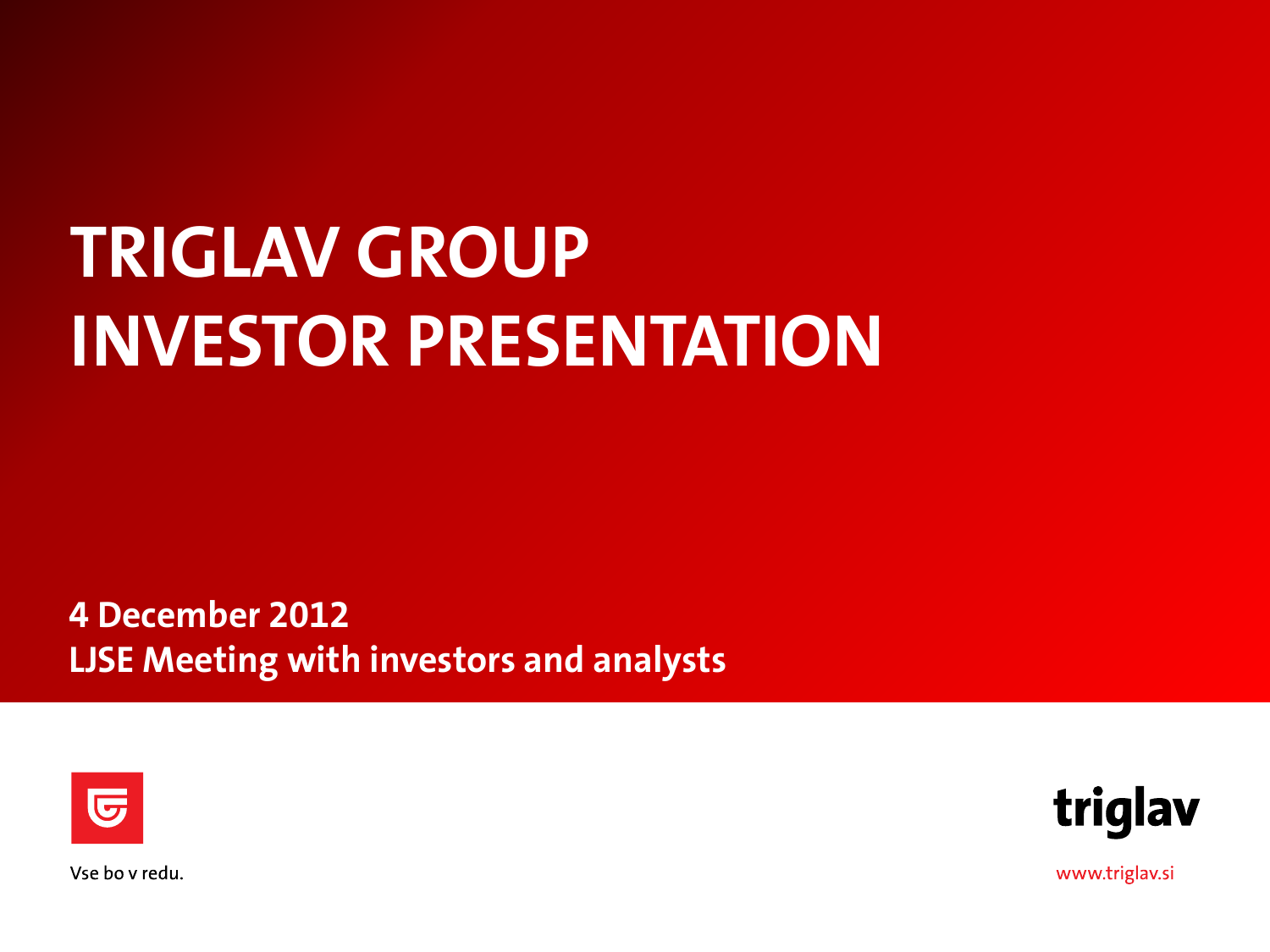# **TRIGLAV GROUP**

#### **Key Features**

- **Core business – 3 pillars**
	- **Insurance**
	- **Third-party asset management**
	- "Banking"
- **Triglav Group** 
	- **Parent company Zavarovalnica** Triglav, d.d. 41 subsidiaries and 9 associated companies
	- Market presence in 7 countries and 8 markets
	- 5.426 employees
- **S&P rating A-/negative**

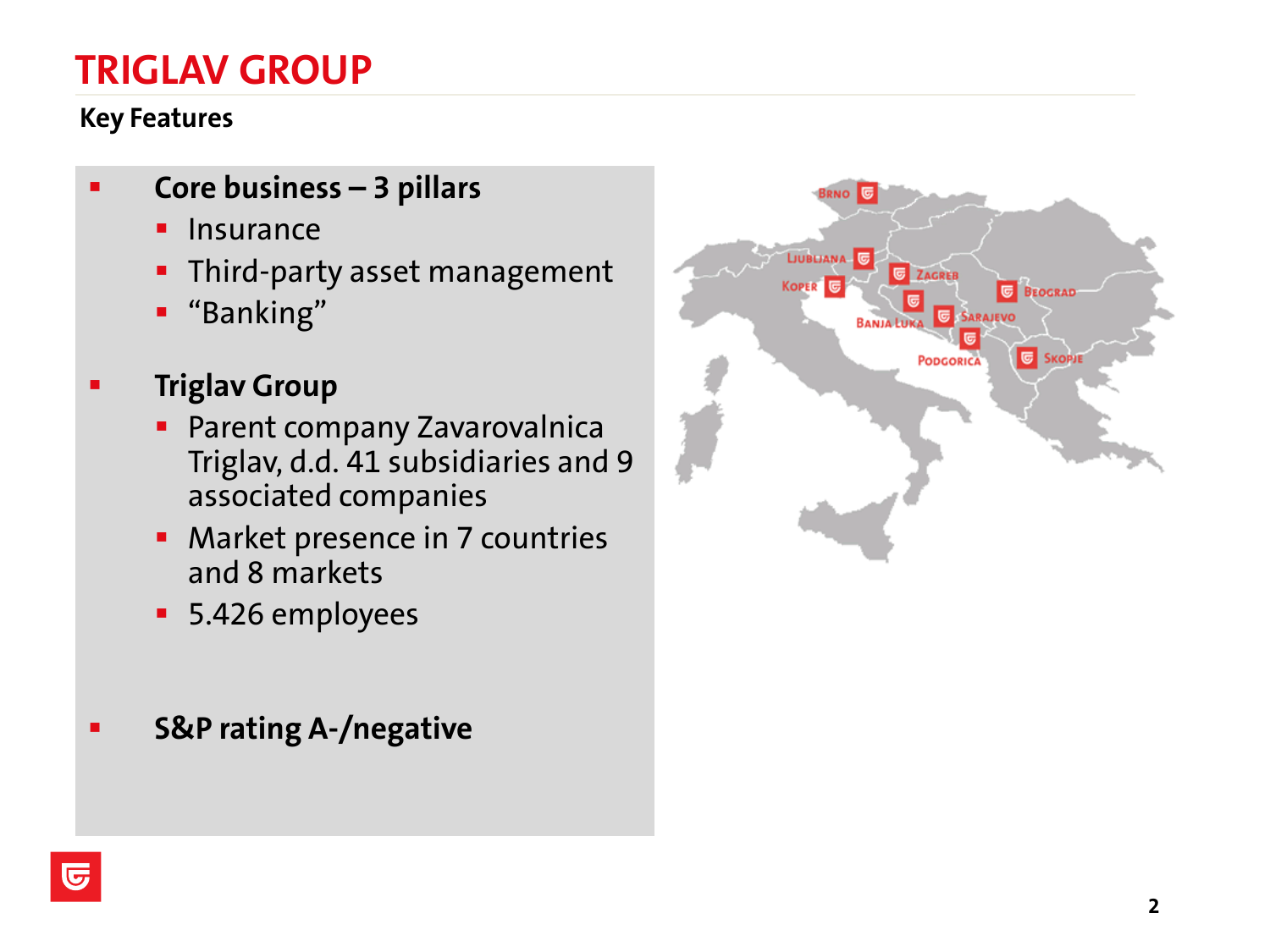# **TRIGLAV GROUP**

**Further profit growth in core business**

- **Q3 profits up 5.4 %, further favorable movement in combined ratio**
- **Dividends at 0,70 EUR per share (47.7 % growth in dividends)**
- **Restructuring of the Management Board**
- **IFC, member of the World Bank Group, enters into Triglav INT as a minority partner of the Zavarovalnica Triglav to develop insurance business outside Slovenia – capitals increase expect by the end of 2012**
- **Impact of financial crisis and situation in the banking sector on the value of investment portfolios**
- **Continuation of the ownership consolidation of the Triglav Group**
- **S&P downgraded Triglav Group credit rating form "A" to "A-" because of the recent lowering of the long-term sovereign credit rating of the Republic of Slovenia. Credit watch still in place.**
- **Discussions with other shareholders about the conditions of the capital increase of Abanka Vipa**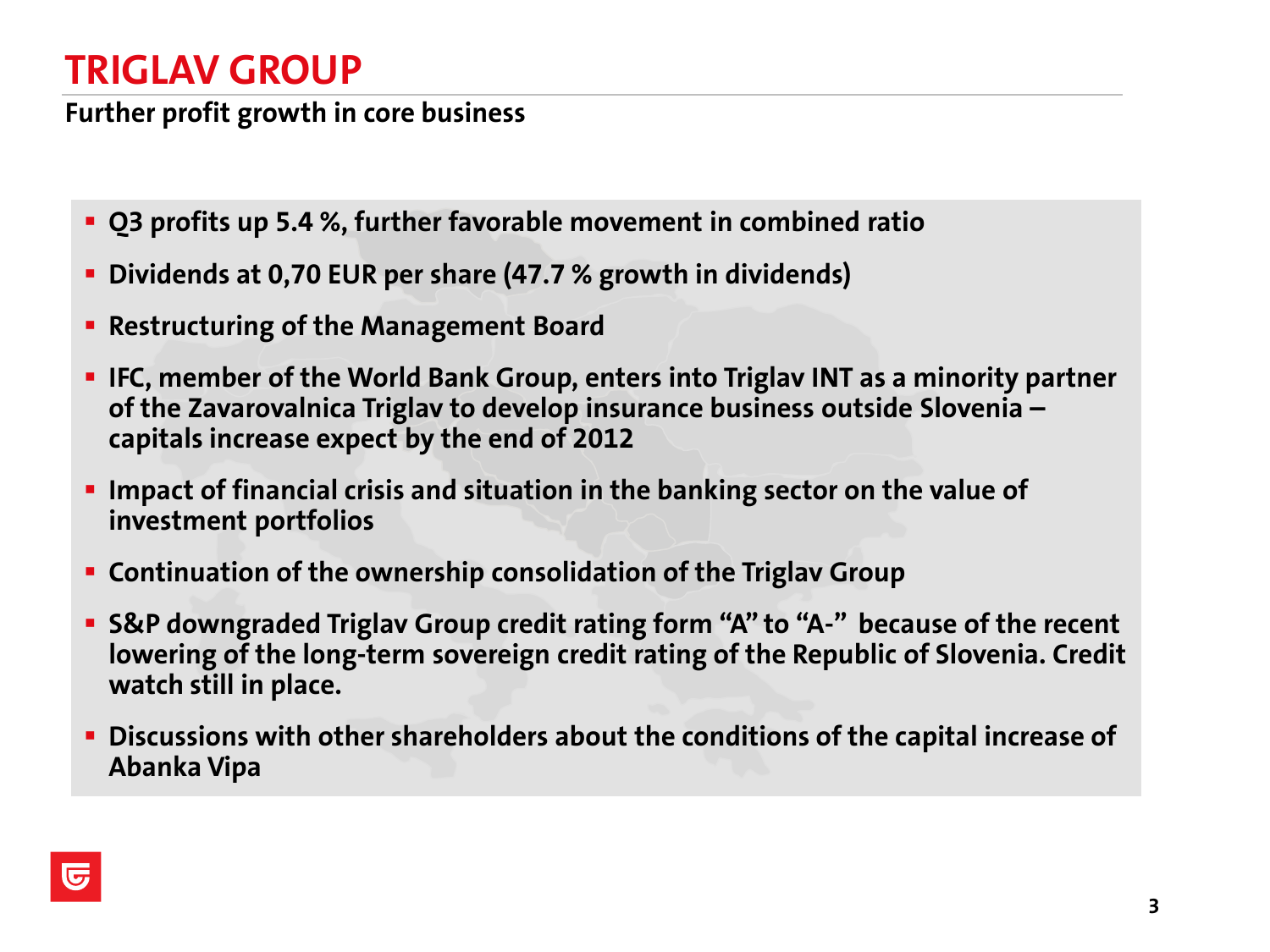# **TRIGLAV GROUP**

#### **The core business is insurance**

- **Insurance** 
	- **Non-life**
	- $Life$
	- Supplementary pensions
	- $H$  Health
- **Asset management** 
	- **Mutual funds**
	- **Investment companies**
	- **Investment holdings**
	- **Real Estate**
- **Banking** 
	- Significant interest in Abanka Vipa, d.d.
	- **Strategic importance of banking** distribution channels in the future

 $\sqrt{2}$ 

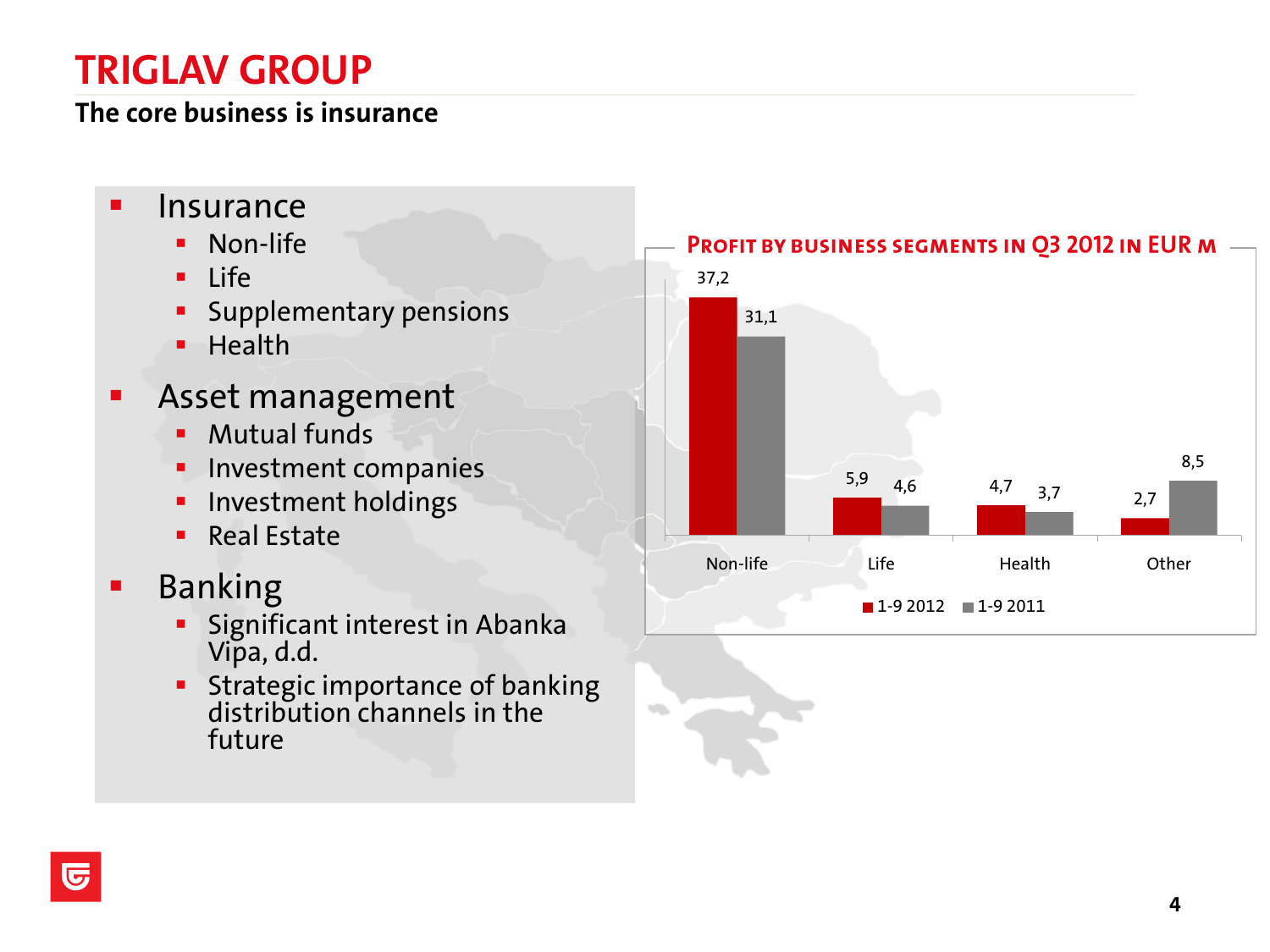# **THE MANAGEMENT TEAM**







- BSc in Economics
- Extensive experience in insurance industry and sales
- Supervisory Board membership in: Krka, Jedrski Pool, Triglav INT, Triglav Osiguranje, Sarajevo and Lovćen Osiguranje
- Membership in numerous Boards including: Chamber of commerce and Industry of Slovenia, AmCham, Olympic Committee of Slovenia

#### Andrej Slapar, Member of the Management Board, DOB: 1972

- BSc in Law
- Extensive experience in insurance industry
- Supervisory Board membership in: Triglav Pojišt'ovna, Pozavarovalnica Triglav Re, Triglav Osiguranje Sarajevo, Triglav INT and Abanka Vipa

#### Stanislav Vrtunski, Member of the Management Board, DOB: 1972

- MBA
- Extensive experience in insurance industry
- Supervisory Board membership in: Triglav Osiguranje Zagreb, AS Triglav Ljubljana

#### Benjamin Jošar, Member of the Management Board, DOB: 1973

- MBA
- Extensive experience in finance and banking
- Supervisory Board membership in: Triglav Skladi Ljubljana
- Senior Lecturer for subject area and banking at Gea College



#### Marica Makoter, Member of the Management Board - employee representative, DOB: 1972 Bachelor of Law, Slovenian State Bar Examination

- Extensive experience in insurance industry and law
- Supervisory Board membership in: Triglav Osiguruvanje Skopje



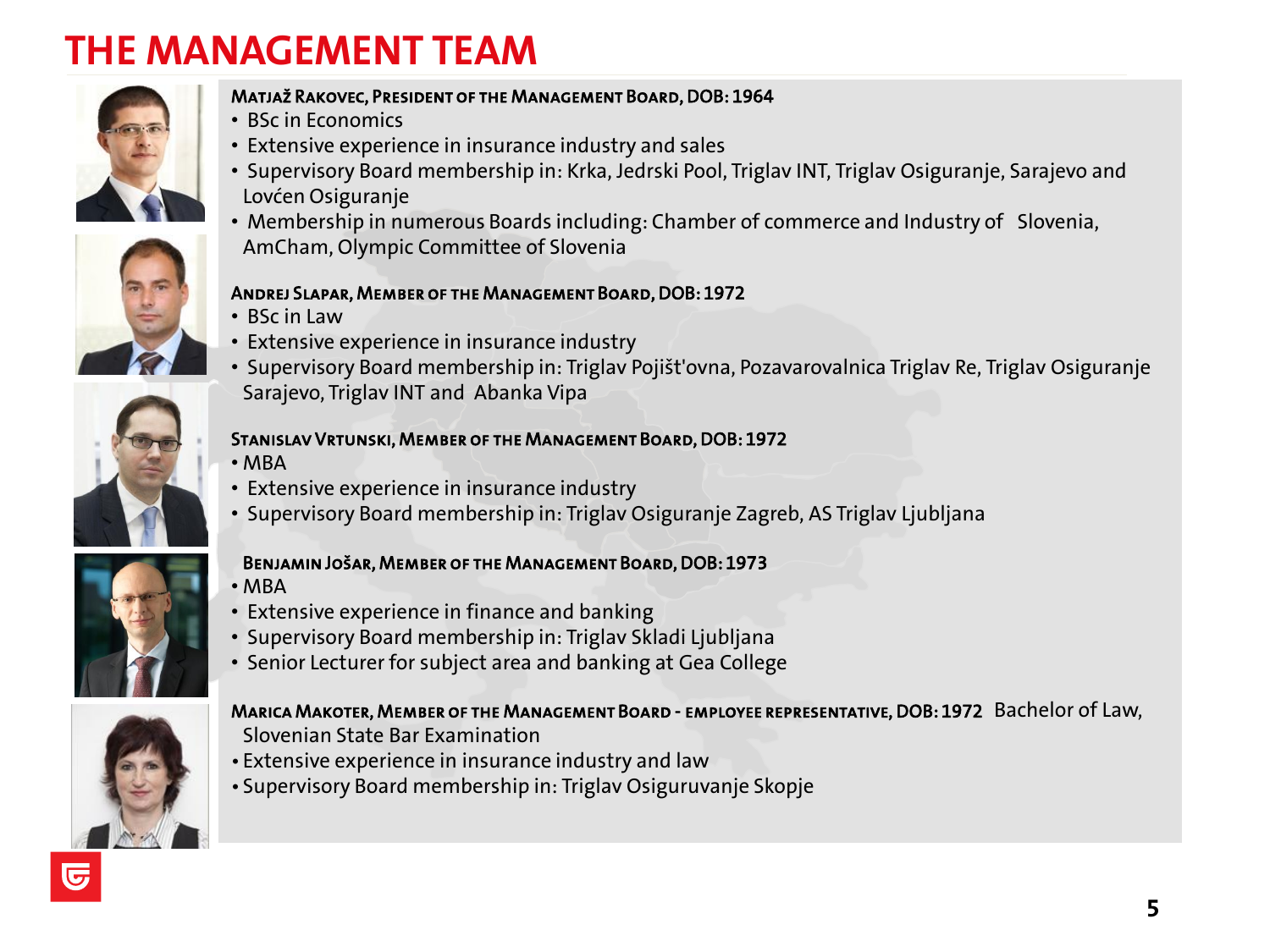# **FINANCIAL HIGHLIGHTS OF TRIGLAV GROUP FOR Q3 2012**

#### **Underlying performance inline with business plans**

|                                                 | In EUR million |         |              |  |  |
|-------------------------------------------------|----------------|---------|--------------|--|--|
|                                                 | Q3 2011        | Q3 2012 | <b>INDEX</b> |  |  |
| Gross written premium                           | 773,9          | 732,1   | 95           |  |  |
| Net premium income                              | 687,1          | 665,9   | 97           |  |  |
| Gross claims settled                            | 437,1          | 449,5   | 103          |  |  |
| Net claims incurred                             | 428,9          | 450,1   | 105          |  |  |
| Gross operating costs*                          | 166,6          | 169,5   | 102          |  |  |
| Profit before tax                               | 65,1           | 62,6    | 96           |  |  |
| Net profit for the accounting period            | 47,9           | 50,5    | 105          |  |  |
|                                                 |                |         |              |  |  |
| Gross insurance technical provisions            | 2.234,1        | 2.334,6 | 104          |  |  |
| Total equity                                    | 489,5          | 554,9   | 113          |  |  |
| Number of employees                             | 5.064          | 5.426   | 107          |  |  |
|                                                 |                |         |              |  |  |
| <b>Expense ratio</b>                            | 61,9%          | 64,0%   |              |  |  |
| Net claims ratio                                | 27,7%          | 27,8%   |              |  |  |
| Combined ratio non-life                         | 89,7%          | 91,8%   |              |  |  |
| * Gross operating costs of insurance operations |                |         |              |  |  |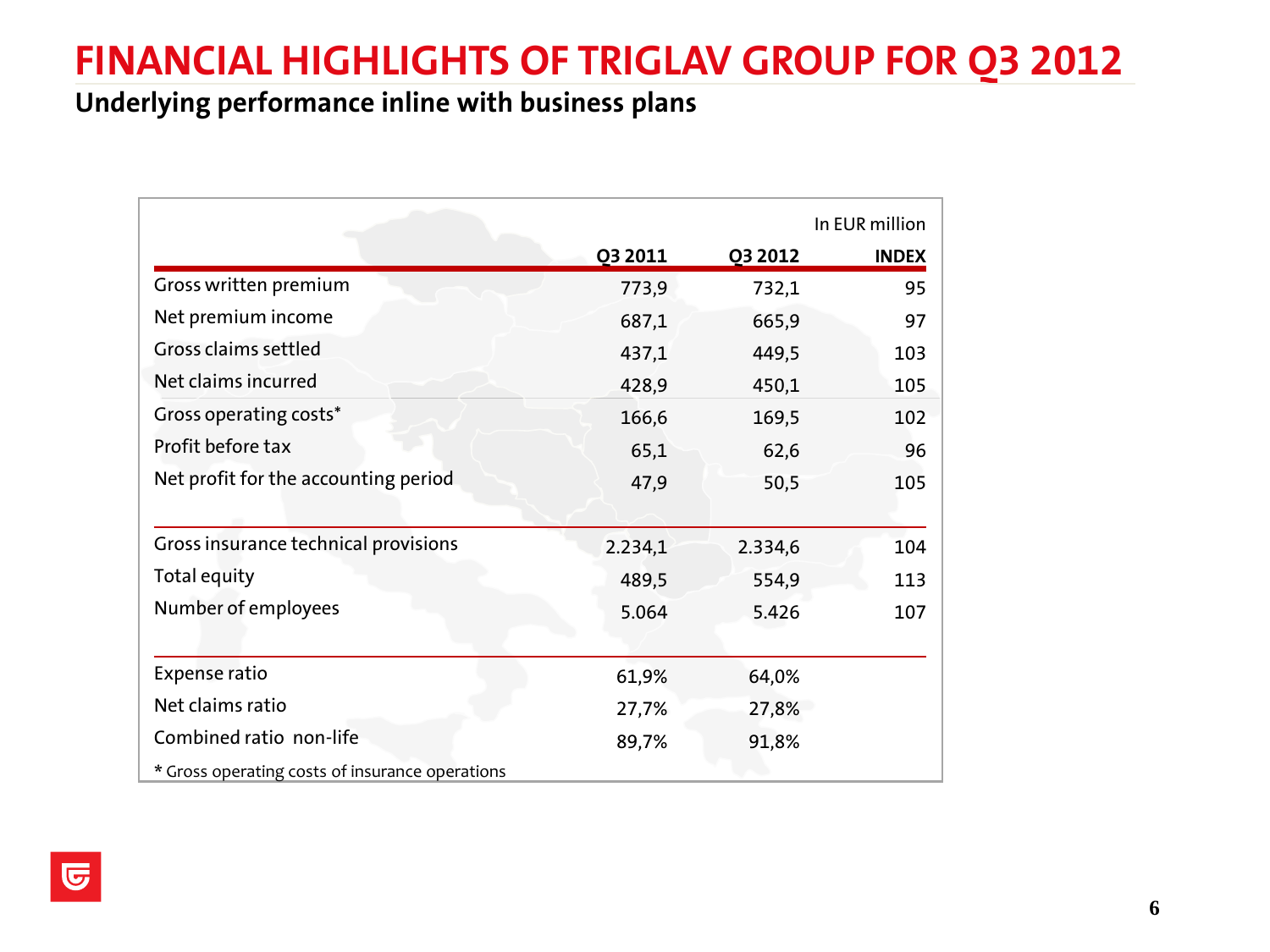# **GROSS PREMIUM WRITTEN IN Q3 2012**

#### **Well balanced insurance portfolio structure**

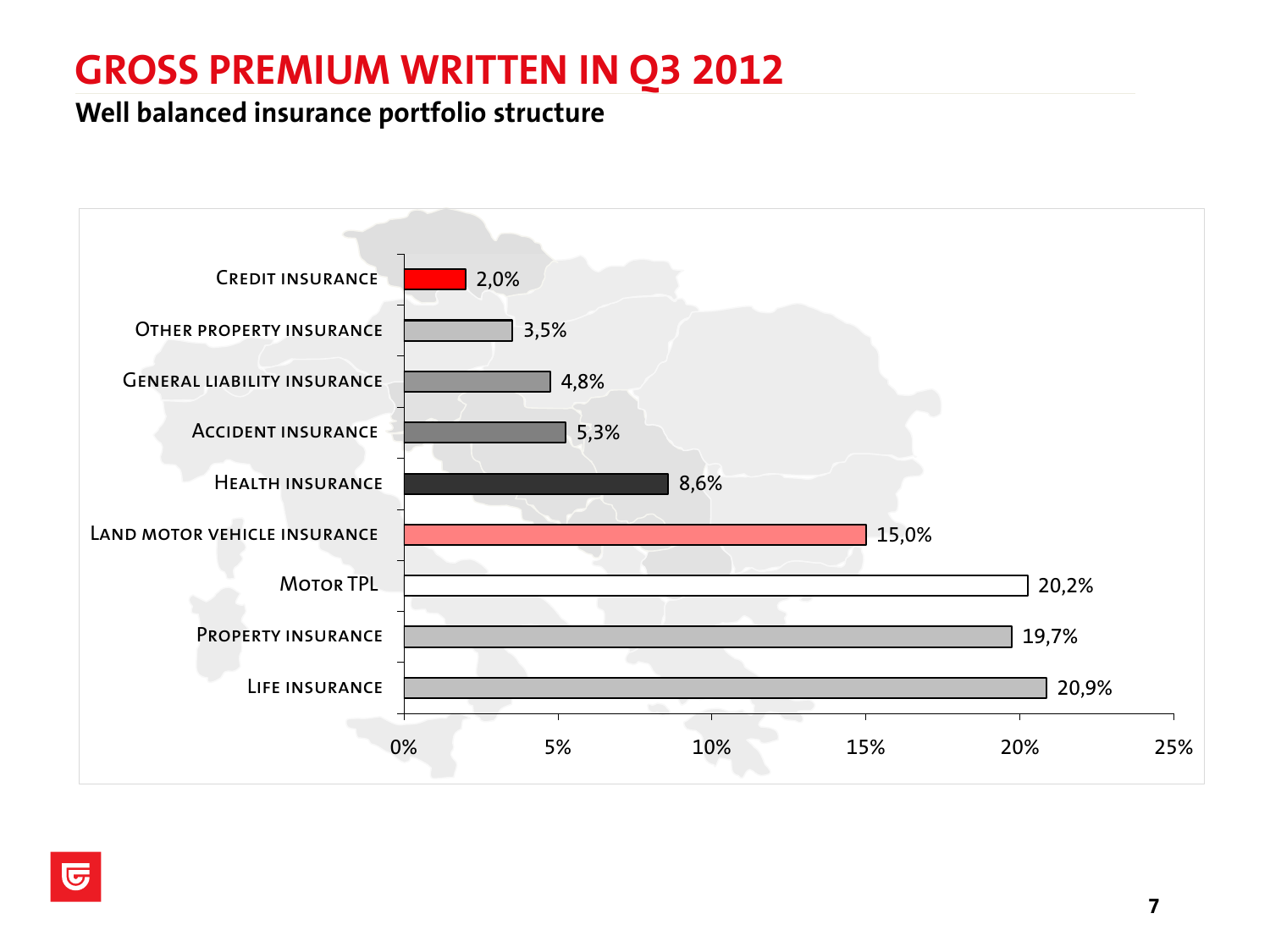# **MARKET SHARES IN 2011**

#### **Triglav Group ranks first in Adria region**

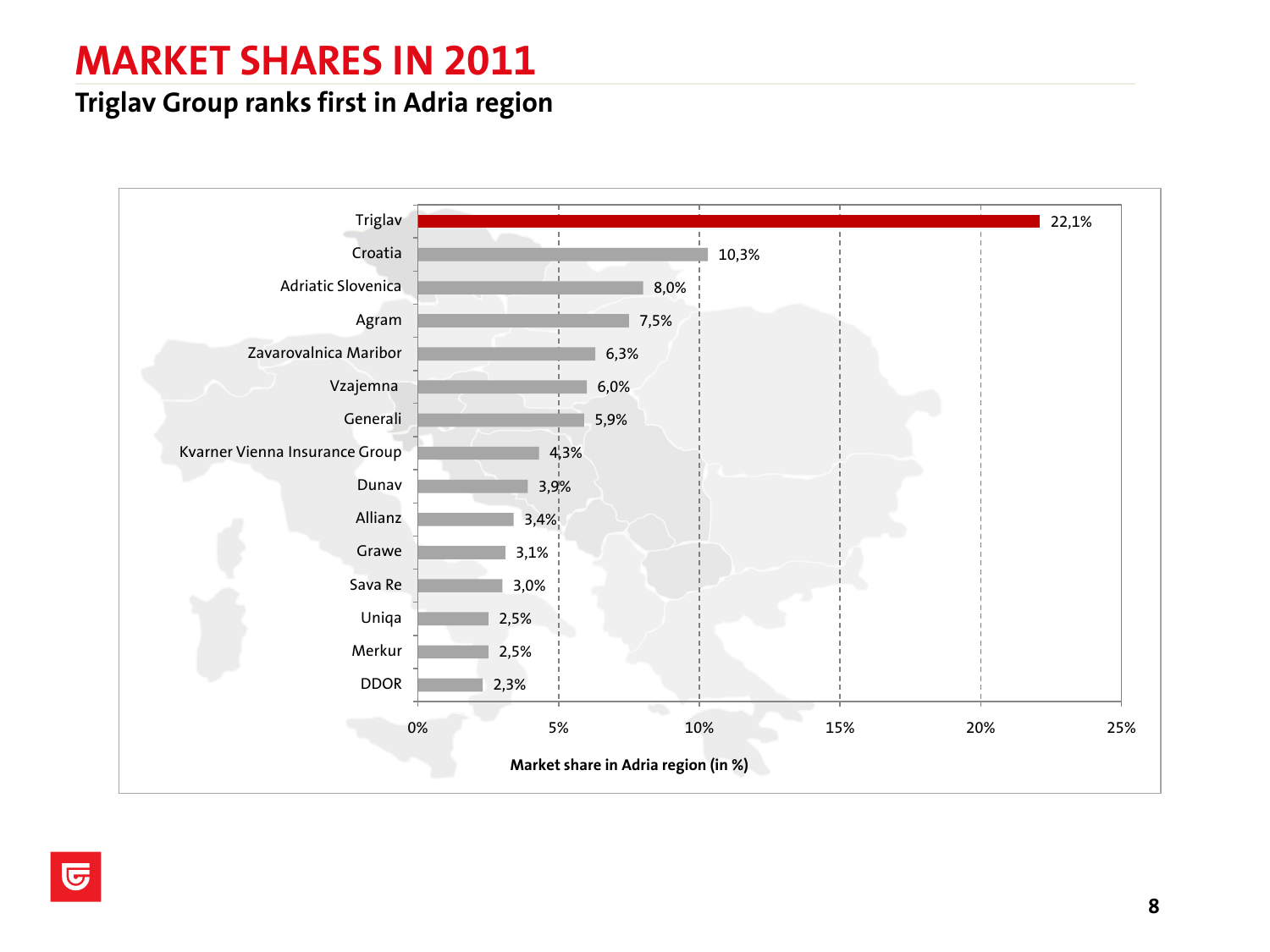### **INVESTMENT STORY**

#### **From high growth and fast expansion to profitable operations**

**Leading insurance company in Slovenia – expansion started in 2000**

- **Fast growth in Slovenia, especially life insurance**
- **Entry into private pension business**
- **In part a regional strategy besides Slovenia also present in Croatia, Czech Republic and** Montenegro
- **Fast growth in the markets of former Yugoslavia**
	- **EXTERG** Final arouth potential of Slovenian insurance market
	- **High growth potential and knowledge level of relatively undeveloped insurance markets of** former Yugoslavia – entry on all markets in former Yugoslavia region
	- **Biggest insurance group in Western Balkans**

#### **Focus on profitability and selective expansion**

- **Profitability of the core business result of consolidation of business functions, prudent** selection of insurance risks, transfer of know-how – exploiting potential of existing markets
- Growth of operations and expansion of insurance lines in existing markets, prudent entry in new insurance markets
- **Efficient system of risk management compliant with Solvency II**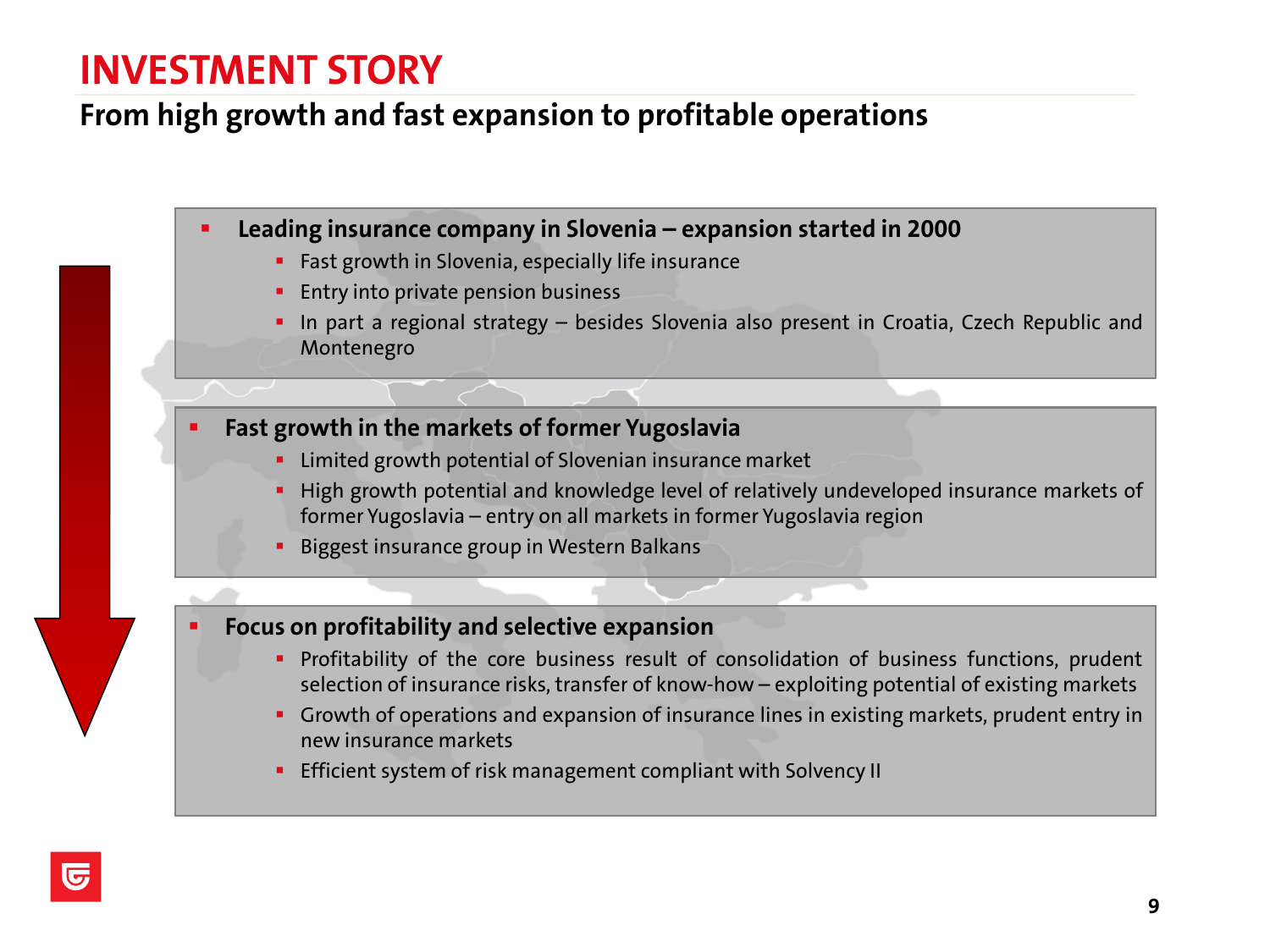# **DEVELOPMENT OF INSURANCE MARKETS**

**GDP growth and low insurance density key growth drivers on target markets**

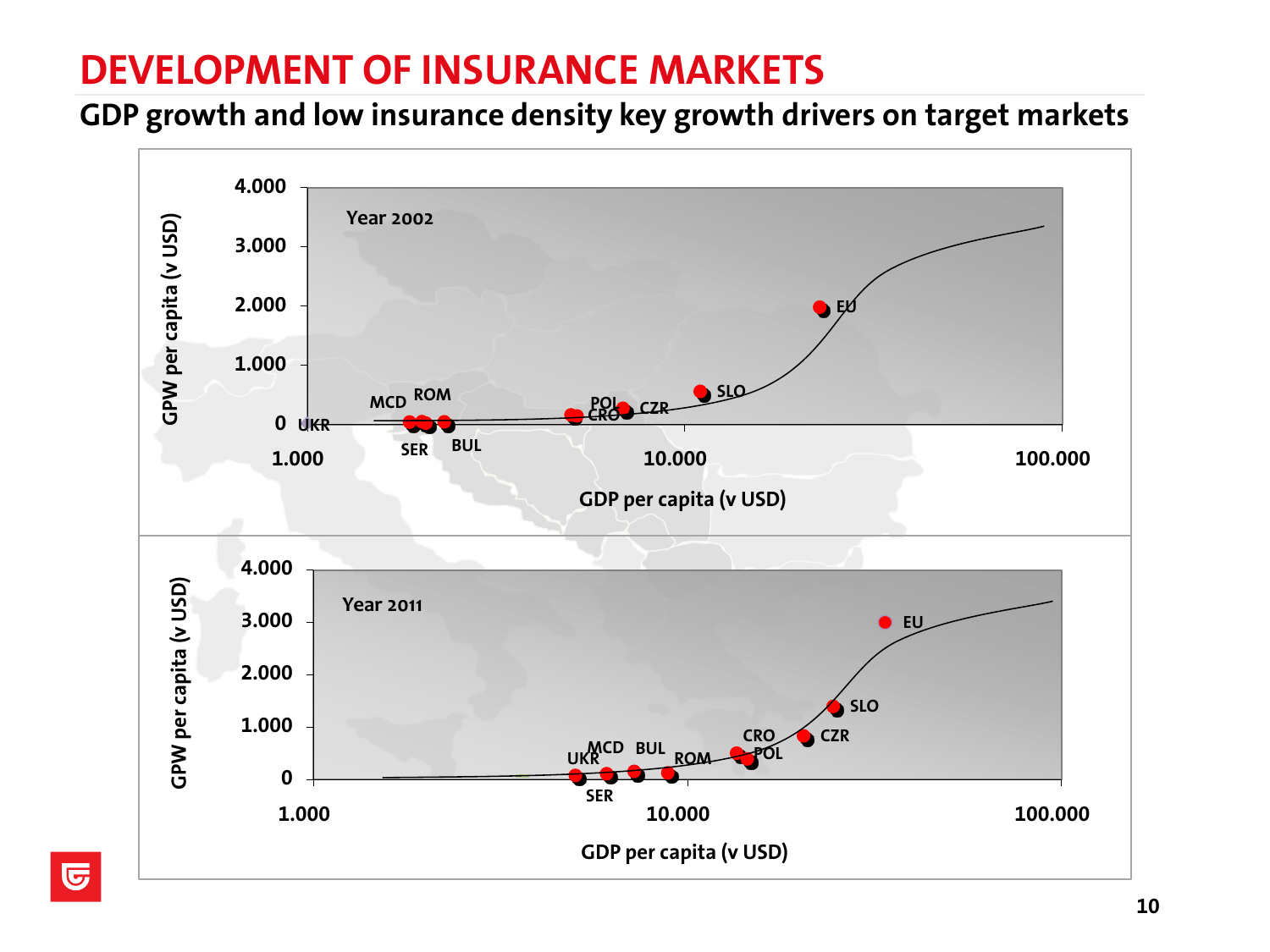# **LONG TERM PROSPECTIVENESS OF TARGET MARKETS**

#### **High catch-up potential**



#### **Relatively lower density creates opportunities**

- **Higher future demand for existing insurance products**
- **Development and growth in sales of new and more sophisticated insurance products**
- **EXEC** insurance growth
- Expected changes in regulation: pension, health, tax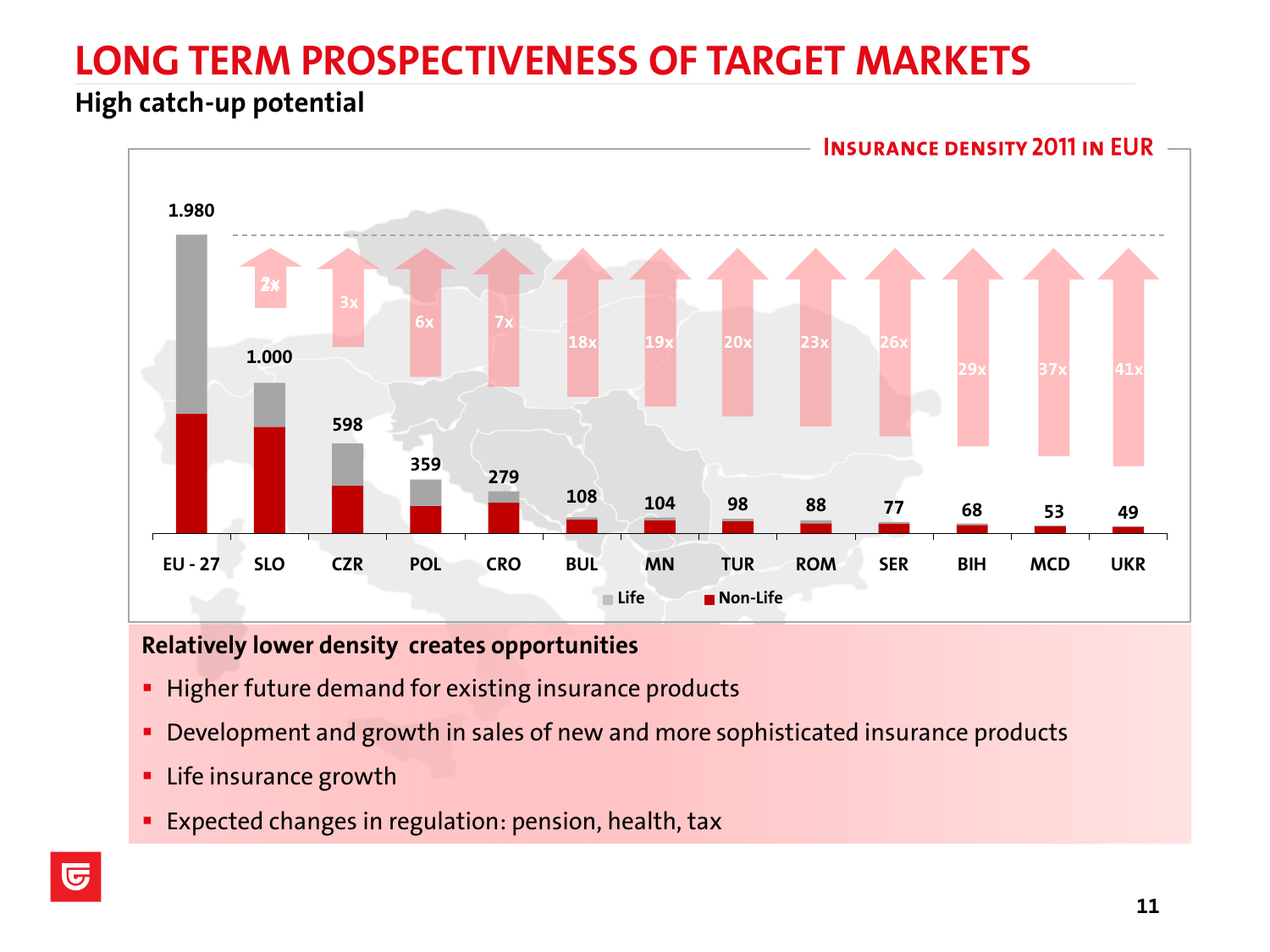# **STRATEGY TURNAROUND – PROFITABILITY OF CORE BUSINESS**

**Underlying performance targeting, not premium growth for any price**

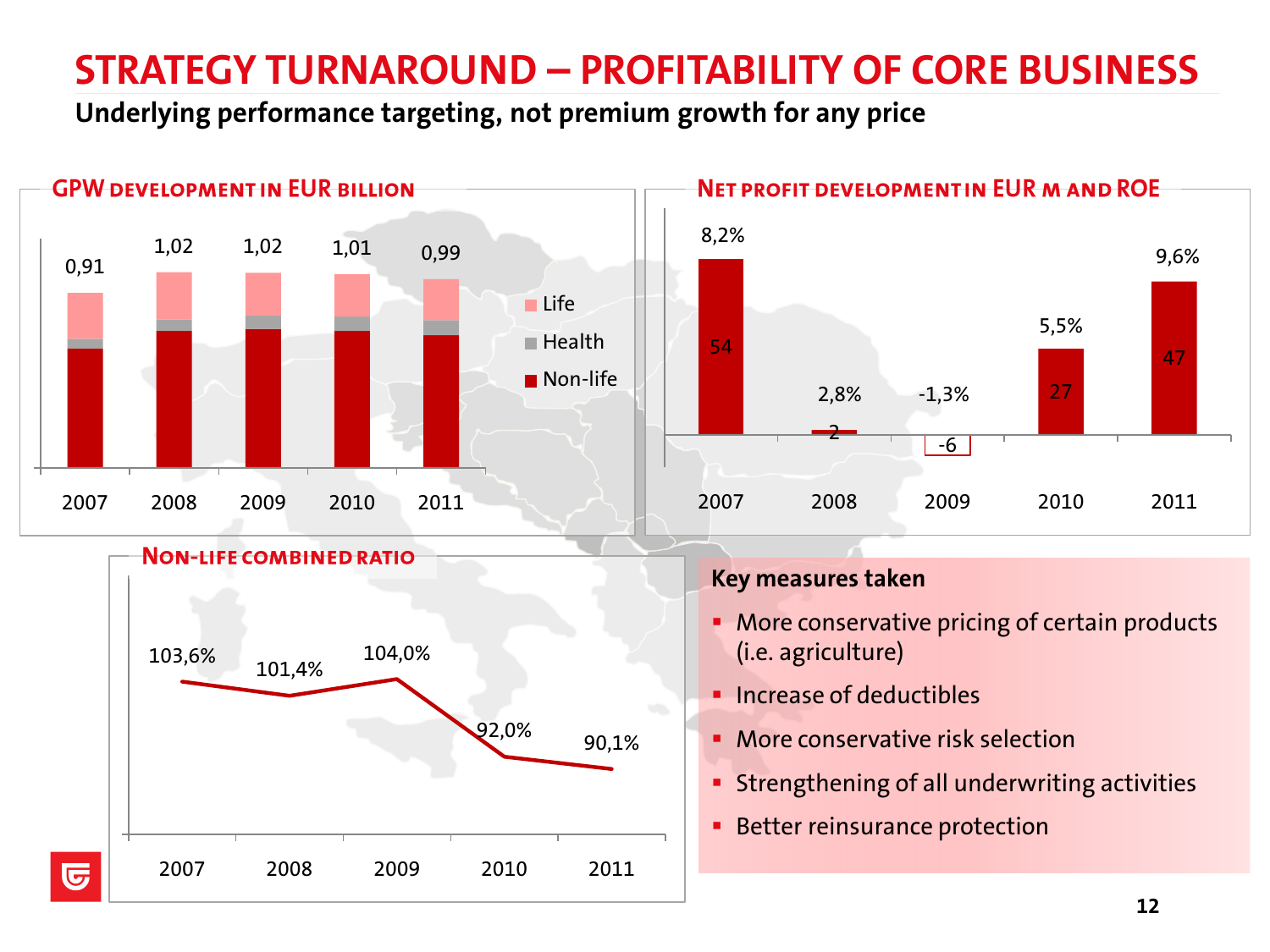**Slovenia: Zavarovalnica Triglav d.d., Triglav Zdravstvena zavarovalnica d.d.**

 $\mathbf{\downarrow}$ 

○

Gross premium written: -5% 580.4 m EUR

Market share (in 2011) : 37.1% -0.8 p.p.

Market position: 1

Gross operating costs: +2% 125.7 m EUR

Gross claims paid: +2% 358.2 m EUR

Combined ratio: 87.1% +2.0 p.p.

#### **Market development in 2011:**

- **Insurance penetration (2011): 5.8%**
- GPW: 2,092 m EUR (-0.1%)
- **Insurance density (2011): 1,000 EUR** per capita

- New strategy of the group strictly implemented
- **Low combined ratio**
- **Impairments of financial** instruments

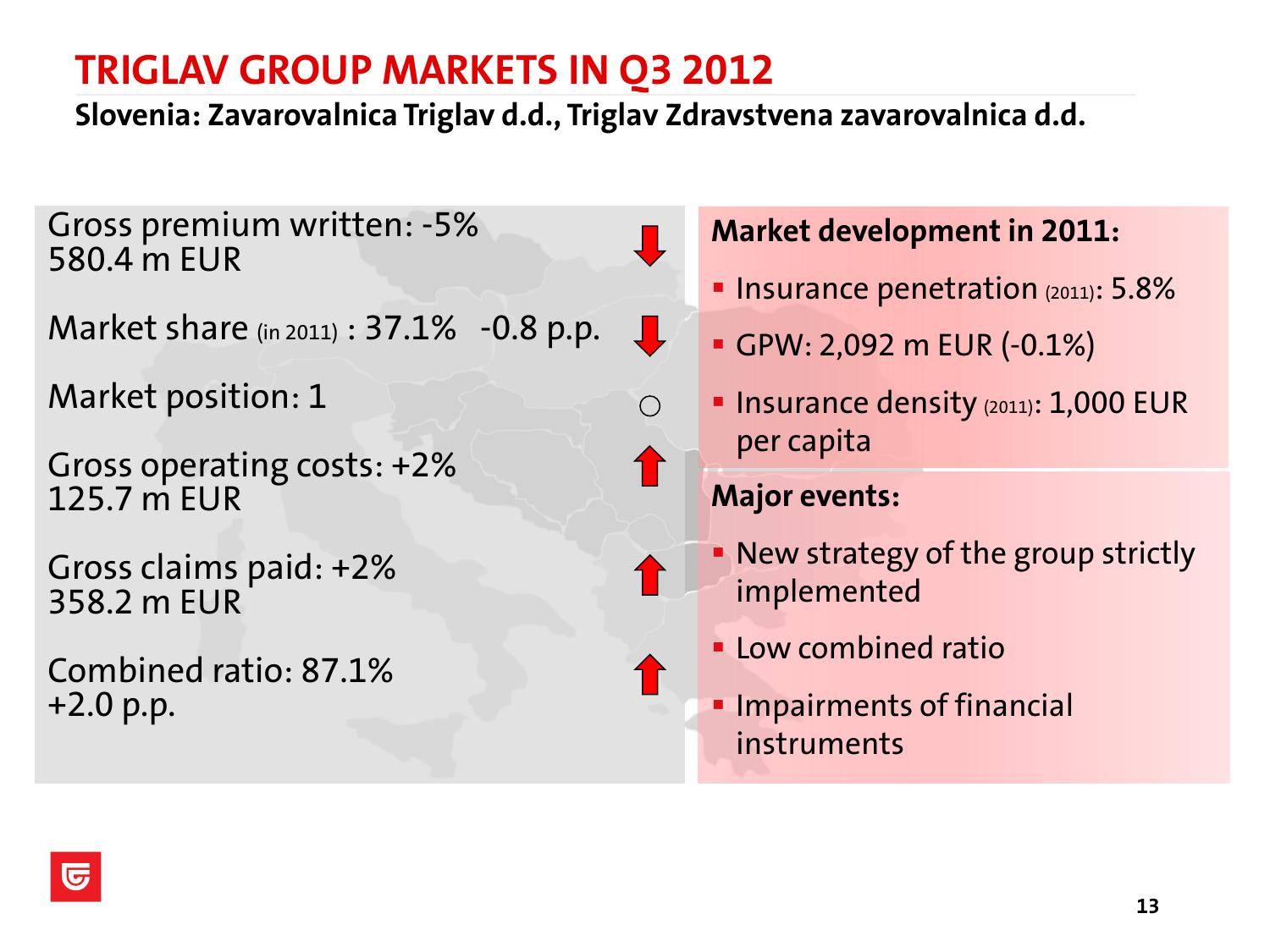### **Croatia: Triglav Osiguranje d.d.**

Gross premium written: -13% 37.0 m EUR

Market share (in 2011) :  $4.3\%$  -0.1 p.p.

Market position: 7

Gross operating costs: -1% 13.1 m EUR

Gross claims paid: +12% 23.3 m EUR

Combined ratio: 114.2% +7.6 p.p.

### **Market development in 2011:**

- **Insurance penetration**  $(2011)$ : 2.7%
- GPW: 1,229 mio EUR (-3%)
- **Insurance density (2011): 279 EUR** per capita

#### **Major events:**

 $\bigcirc$ 

- GPW lower due to loss of a major client, portfolio selection (casco, life stock) and drop of credit insurance
- **Higher claims paid due to some** big loss events

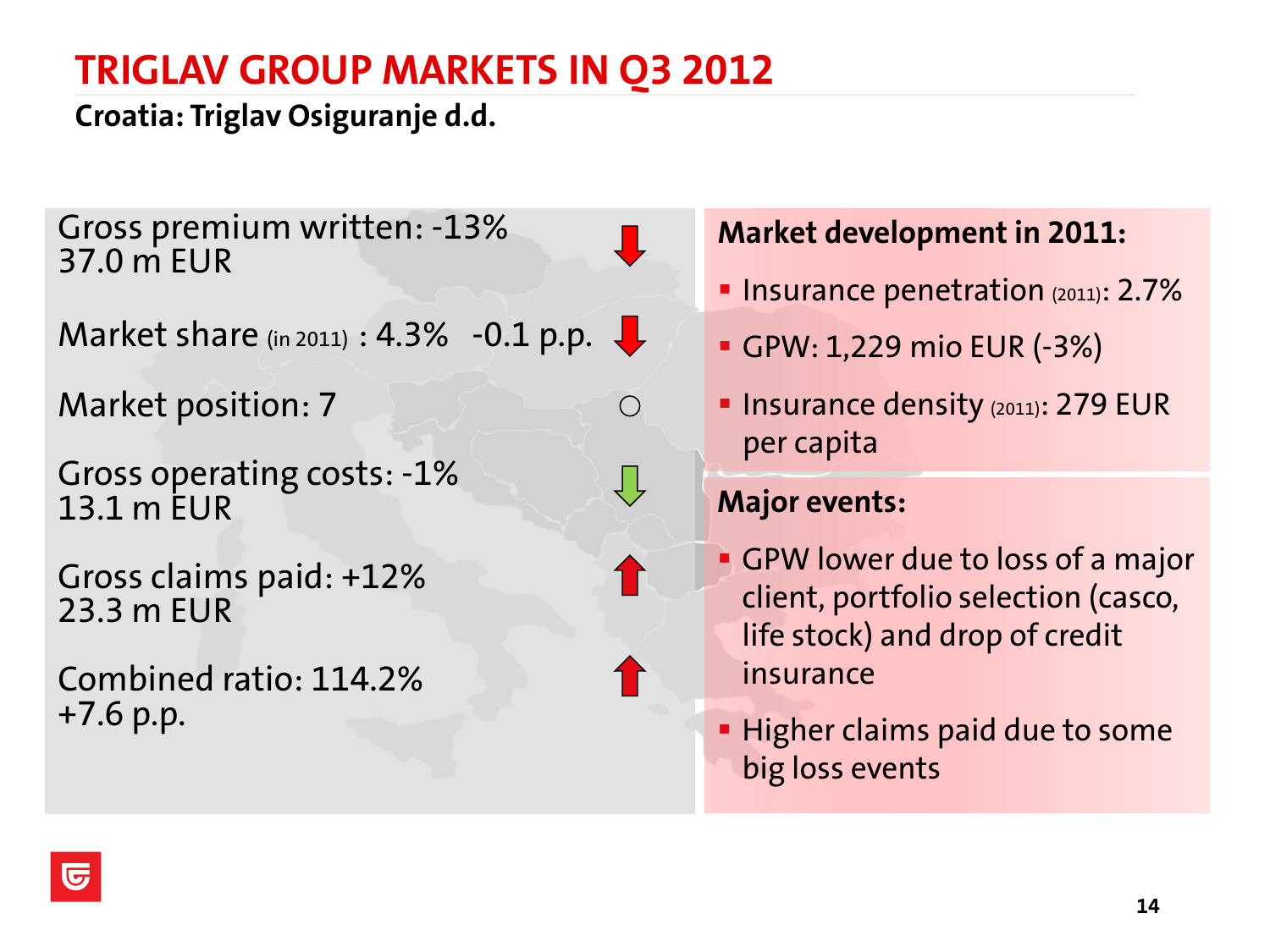**Serbia: Triglav Osiguranje a.d.o.**

Gross premium written: -23% 12.0 m EUR

Market share (in 2011) :  $3.7\%$  +0,2 p.p. 1

Market position: 7

Gross operating costs: -21% 7.8 m EUR

Gross claims paid: -8% 6.1 m EUR

Combined ratio: 127.6% +12.3 p.p.

**Market development in 2011:**

- **Insurance penetration**  $(2011)$ : 1.7 %
- GPW: 526 m EUR (+2 %)
- **Insurance density (2011): 77 EUR** per capita

### **Major events:**

 $\bigcirc$ 

Ų,

- **Impact of stricter cost** management on MTPL acquisition
- **Restructuring of management**

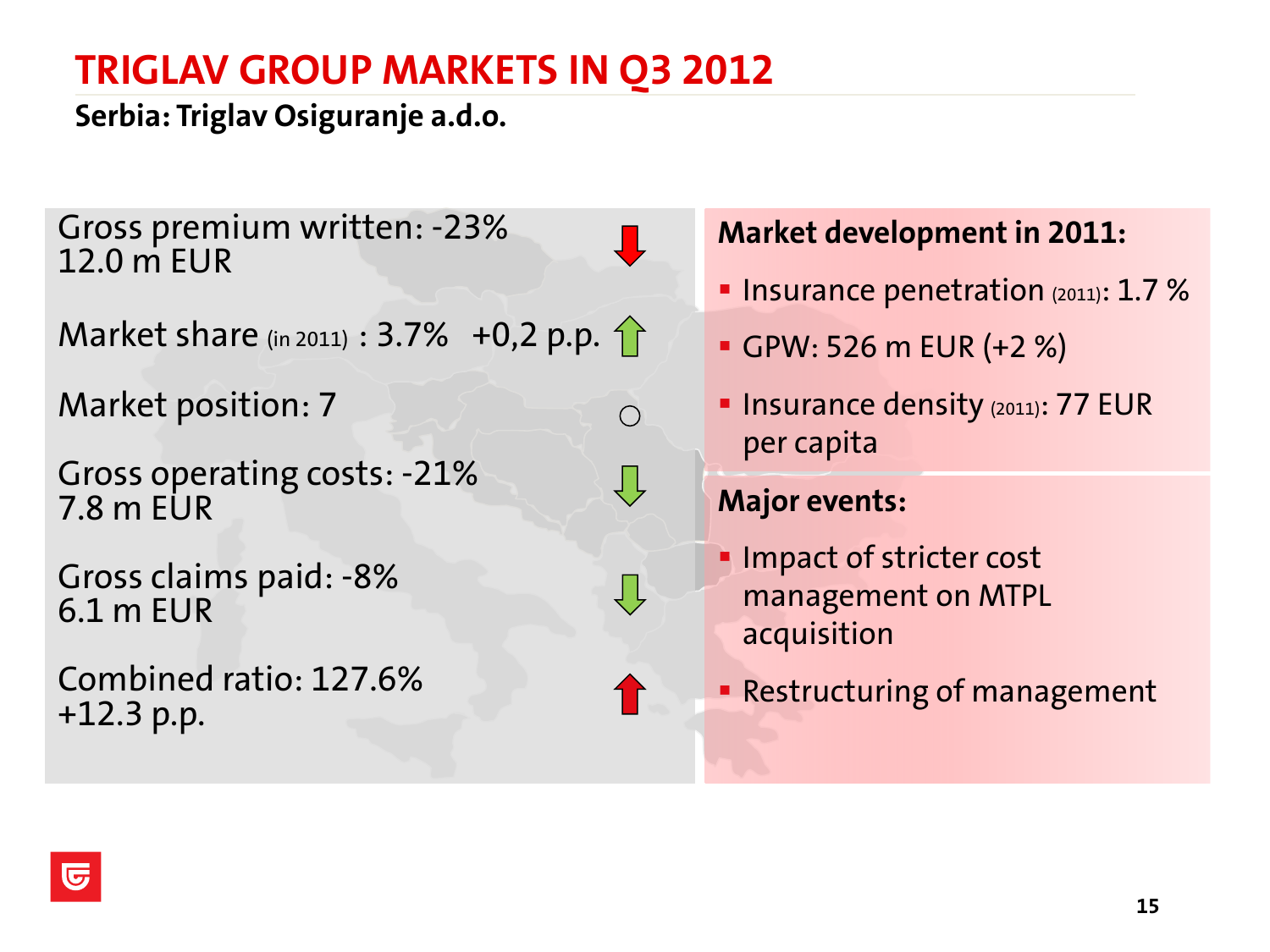**Bosnia and Herzegovina: Triglav osig. Sarajevo d.d., Triglav osig. Banja Luka a.d.**

 $\bigcirc$ 

Gross premium written: -2% 16.1 m EUR

Market share (in 2011) : 8.2% -1.2 p.p.  $\downarrow$ 

Market position: 3

Gross operating costs: -11% 6.8 m EUR

Gross claims paid: +8% 6.7 m EUR

Combined ratio: 101.0% -5.5 p.p.

#### **Market development in 2011:**

- **Insurance penetration**  $(2011)$ :  $1.5%$
- GPW: 255 m EUR (+4%)
- **Insurance density (2011): 68 EUR** per capita

- **Restructuring of insurance** portfolio into non-car insurance
- **Lower acquisition costs**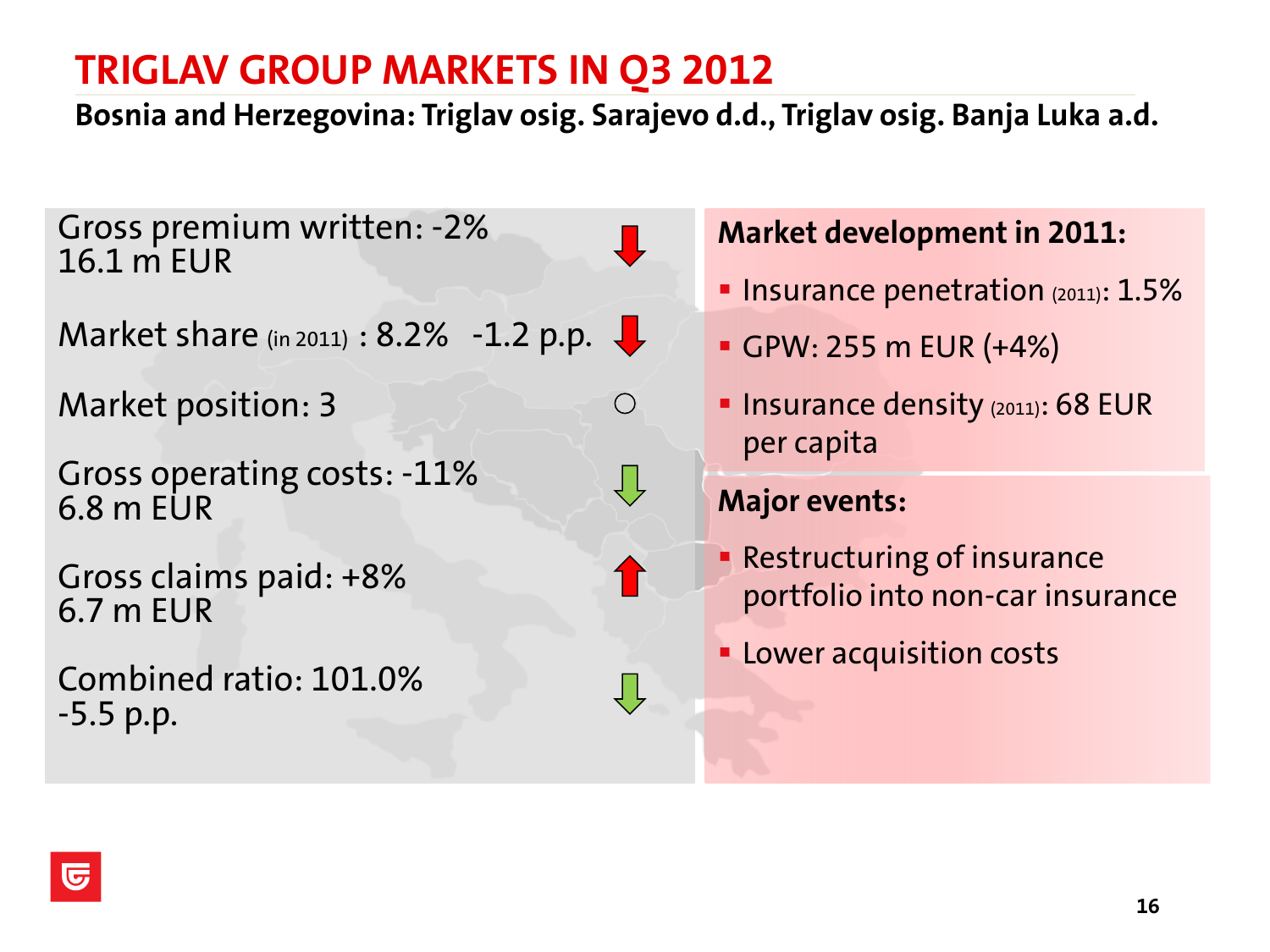**Montenegro: Lovćen osiguranje a.d. & Lovćen, životna osiguranja a.d.**

 $\bigcirc$ 

Gross premium written: -5% 22.0m EUR

Market share (in 2011) : 47.3% -4.7 p.p. $\blacktriangleright$ 

Market position: 1

Gross operating costs: +7% 7.9 m EUR

Gross claims paid: -2% 12.3 m EUR

Combined ratio: 81.9% -16.8 p.p.

#### **Market development in 2011:**

- **Insurance penetration**  $(2011)$ : 1.6 %
- GPW (2011): 65 m EUR (+4%)
- **Insurance density (2011): 104 EUR** per capita

- **Loss of major client, lower MTPL** sales due to competition on acquisition costs and natural catastrophe at the beginning of the year
- **Turnaround strategy and** management yielding results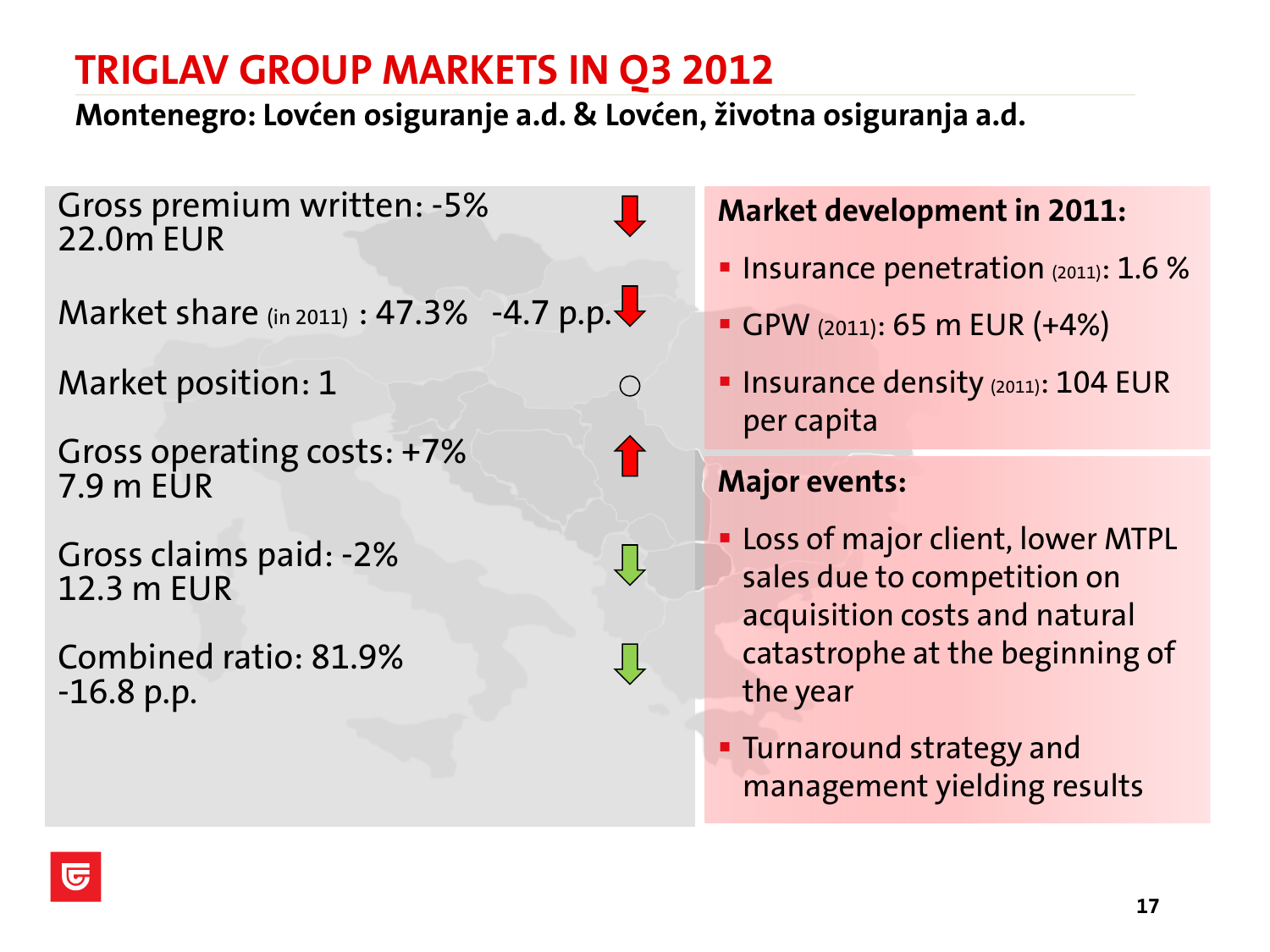**Macedonia: Triglav Osiguruvanje a.d.**

Gross premium written: -10% 14.4 m EUR

Market share NL (in 2011) : 19,7% -2.1 p.p.

Market position NL: 1

Gross operating costs: +11%  $4.2$  m FUR

Gross claims paid: +7% 10.6 m EUR

Combined ratio: 101.3% +4.7 p.p.

### **Market development in 2011:**

- **Insurance penetration**  $(2010)$ : 1.2 %
- GPW: 110 m EUR (+4%)
- **Insurance density (2010): 53 EUR** per capita

- **Lower MTPL sales through** brokers - escalating commissions
- **Higher costs due to new IT** support and costs of rebranding
- **Higher claims paid due to one** big loss event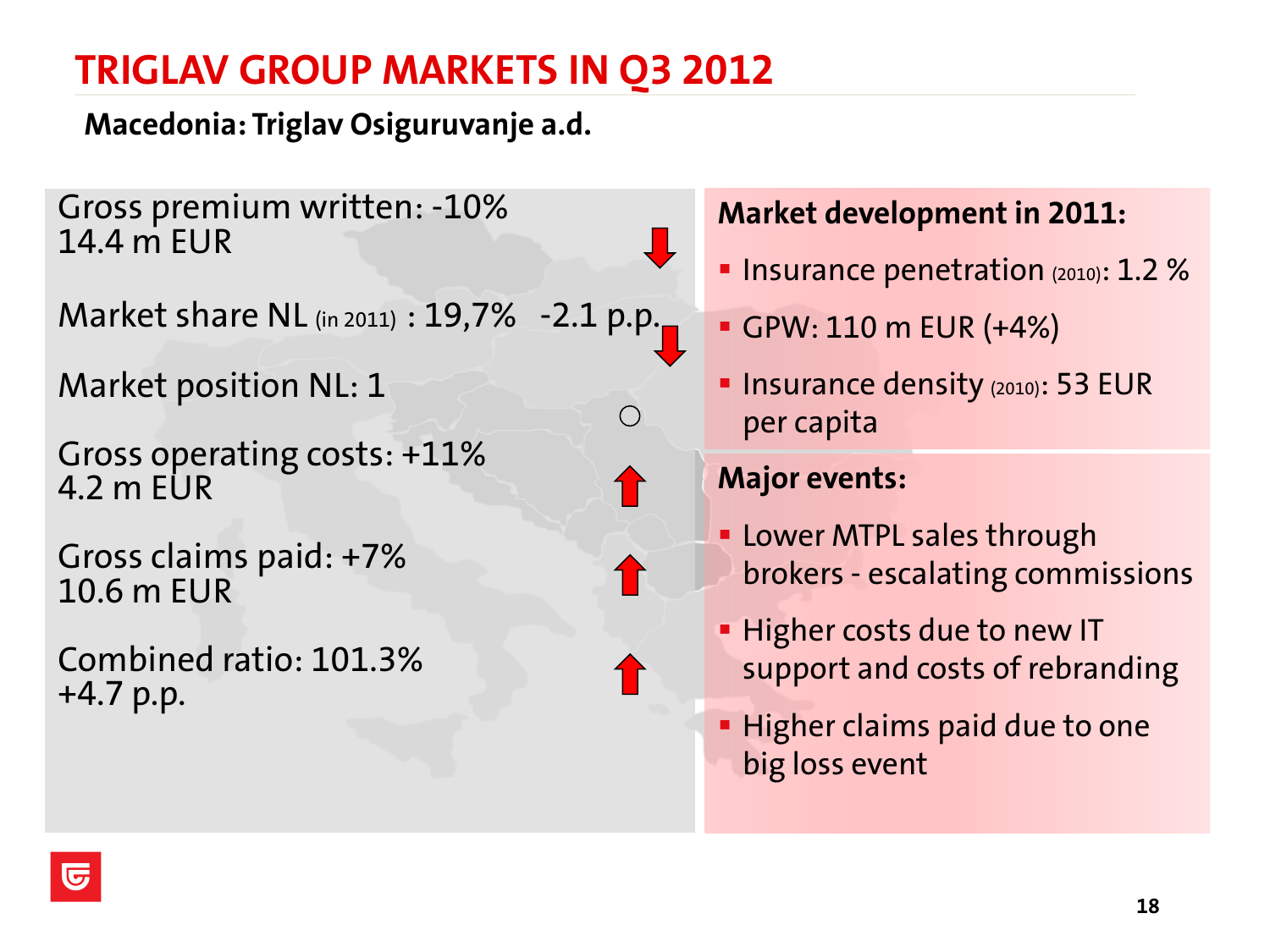**Czech republic: Triglav Pojišt'ovna a.s.**

Gross premium written: 0% 20.7 m EUR

Market share NL  $_{(in 2011)}$  : 0.9% 0.0 p.p.  $\circ$ 

Market position NL: 11

Gross operating costs: +9% 6.7 m EUR

Gross claims paid: +7% 13.7 m EUR

Combined ratio: 121.0% +17.3 p.p.

### **Market development in 2011:**

- **Insurance penetration (2011): 3.9%**
- GPW NL: 2,890 m EUR (+1%)
- **Insurance density (2011): 598 EUR** per capita

#### **Major events:**

 $\bigcap$ 

- **Restructuring of insurance** portfolio
- **Higher claims paid due to some** big loss events
- **Reinsurance restructuring**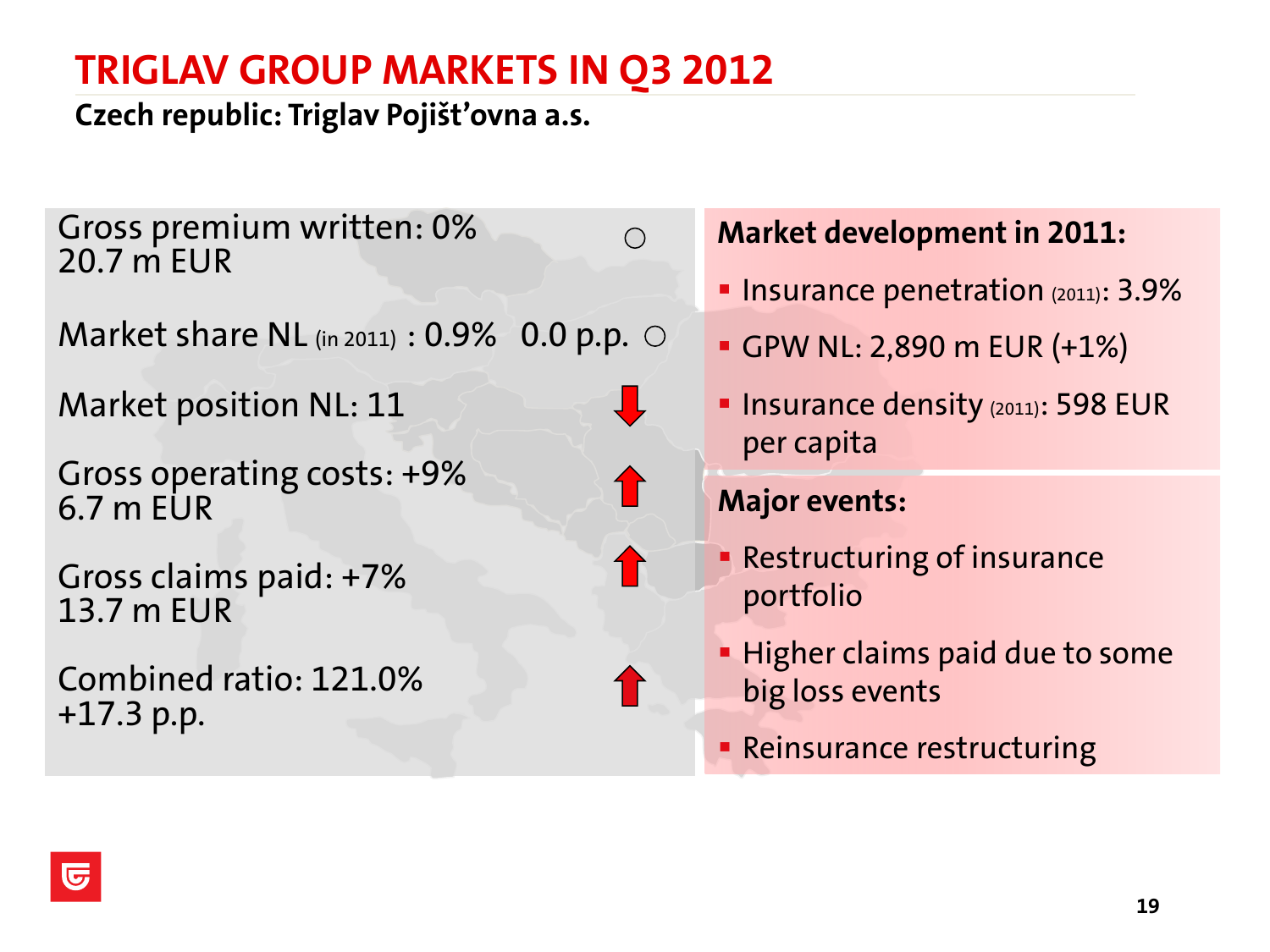# **IFC ENTERS TRIGLAV GROUP INTERNATIONAL BUSINESS**

#### **Future structure of international insurance business**

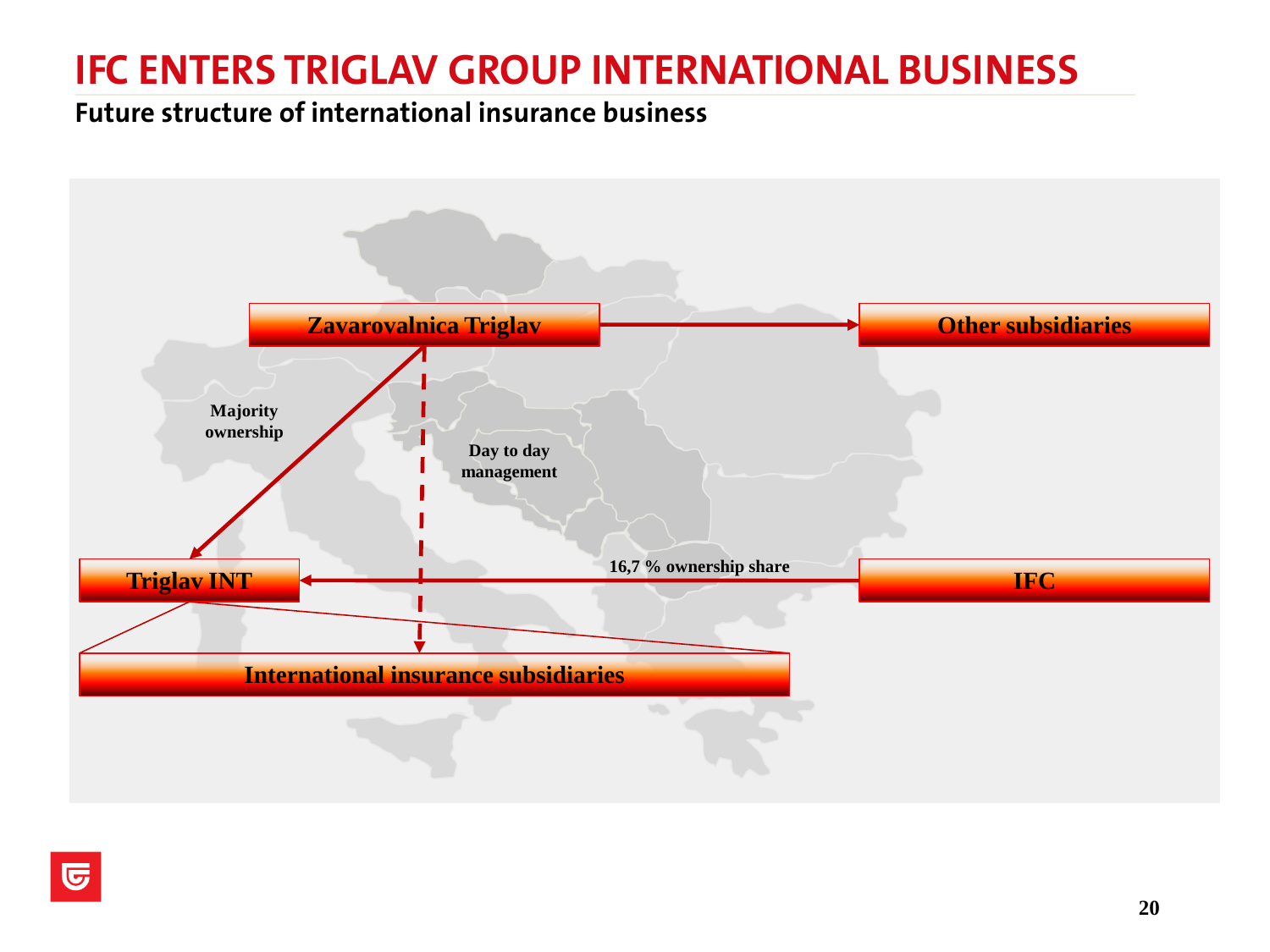# **THE STRATEGY OF TRIGLAV GROUP**

**Moderate expansion with focus on profitability**

### **Triglav Group Goals for 2015**

- **Return on equity (end of strategic period target): above 12%**
- **Net combined ratio: 95% stable**
- Gross premium written: 1.1 billion EUR
- **Profitable operation of all subsidiaries**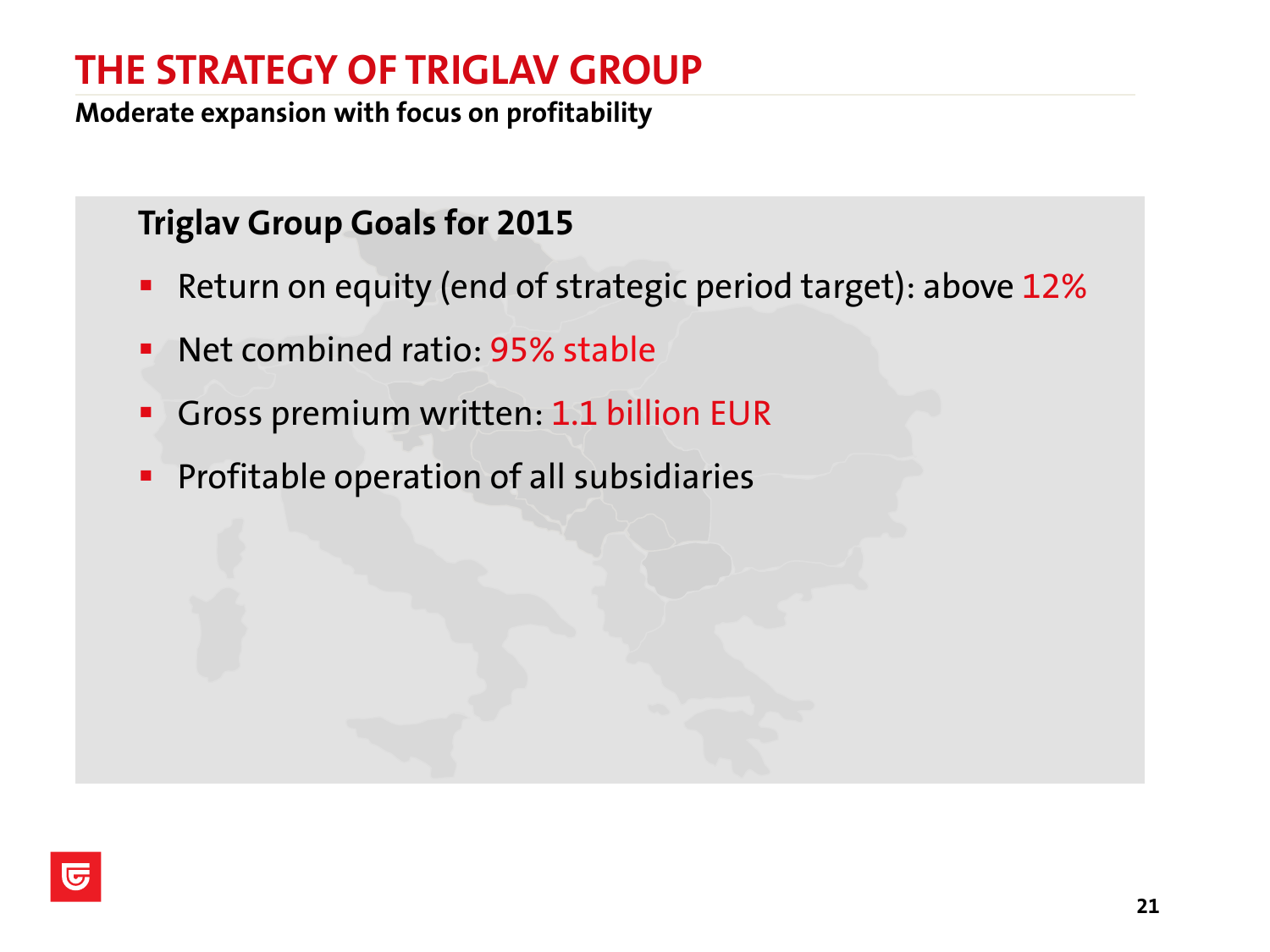### **TRIGLAV GROUP PLANS FOR 2012**

#### **Stable premium with high growth of profits, underlying performance firmly on track**

|                                      | 2010    | 2011    | <b>Plan 2012</b> | 2011/2010 | 2012/2011 |
|--------------------------------------|---------|---------|------------------|-----------|-----------|
| Gross written premium                | 1.013,6 | 989,4   | 984,0            | 98        | 99        |
| Net premium income                   | 946,2   | 916,3   | 905,8            | 97        | 99        |
| Gross claims settled                 | 588,3   | 593,9   | 622,5            | 101       | 105       |
| Net claims incurred                  | 557,7   | 576,1   | 595,9            | 103       | 103       |
| Gross operating costs*               | 239,9   | 234,8   | 235,0            | 98        | 100       |
| Profit before tax                    | 43,3    | 58,0    | 73,7             | 134       | 127       |
| Net profit for the accounting period | 26,6    | 47,5    | 60,6             | 178       | 127       |
|                                      |         |         |                  |           |           |
| <b>Balance sheet total</b>           | 3.024,4 | 2.962,0 | 3.172,5          | 98        | 107       |
| Gross insurance technical provisions | 2.270,9 | 2.234,1 | 2.354,4          | 98        | 105       |
| Total equity                         | 499,0   | 489,5   | 554,2            | 98        | 113       |
| Number of employees                  | 5.247   | 5.064   | 5.180            | 97        | 102       |
|                                      |         |         |                  |           |           |
| Expense ratio                        | 30,1%   | 29,2%   | 28,9%            |           |           |
| Net claims ratio                     | 61,9%   | 61,0%   | 66,5%            |           |           |
| Combined ratio non-life              | 92,0%   | 90,1%   | 95,3%            |           |           |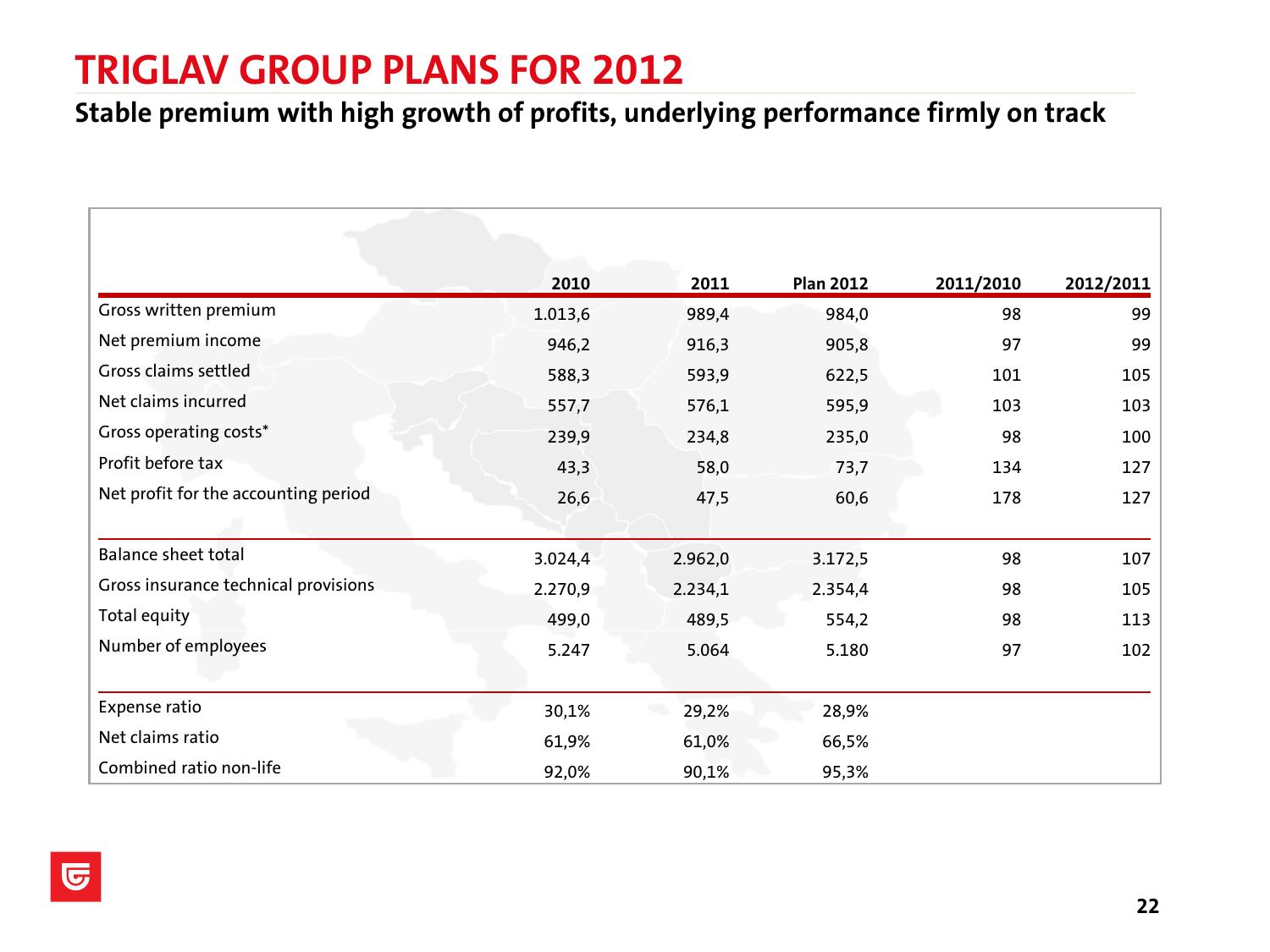# **INVESTMENT PORTFOLIO**

#### **Consistent investment strategy**



#### **Main drivers :**

- **Decreasing exposure towards** Republic of Slovenia
- **Increasing exposure toward** European soveirgnes with highest ratings
- **Decreasing exposure towards** Slovenian banks (deposits)
- **Impairments of investments in** banks
- **Aligning strategic allocation** according to solvency 2 parameters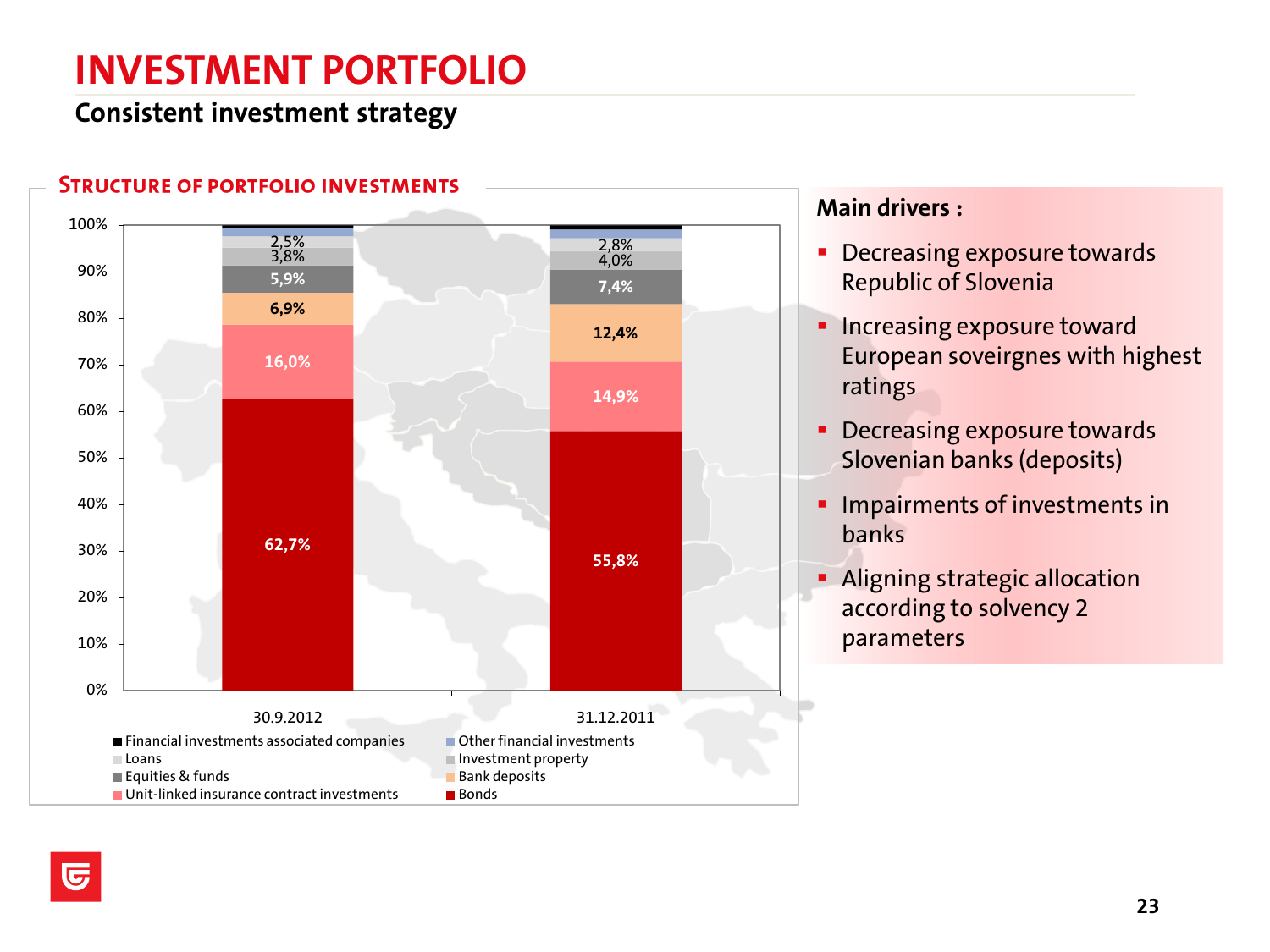# **STRONG CAPITAL BASE**

**Solvency ratios and technical provisions follow the strategy and demanding business conditions**

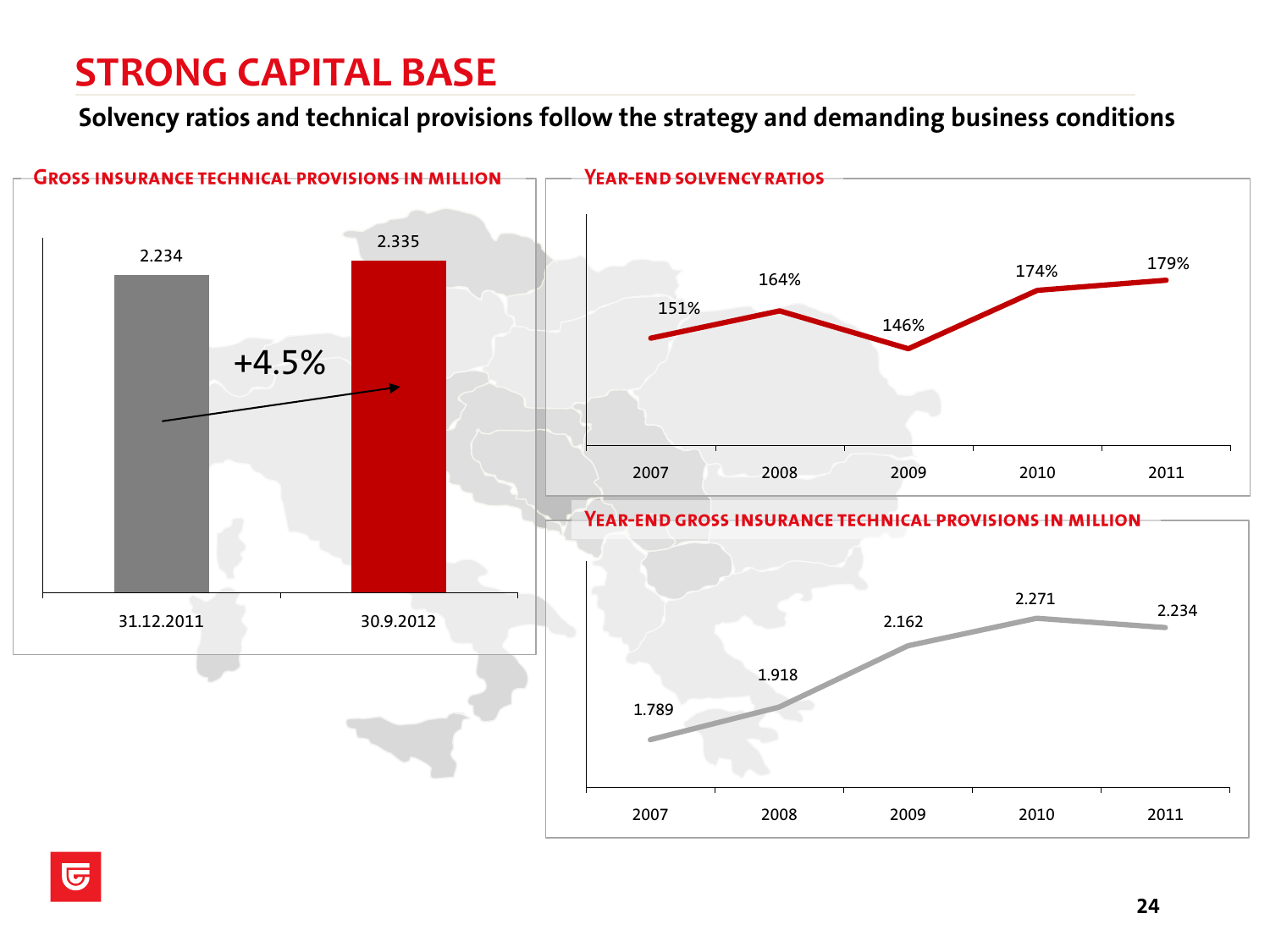### **ZAVAROVALNICA TRIGLAV'S SHARE**

**Outperformance of capital markets in 2012, Slovenian government predominant shareholder**

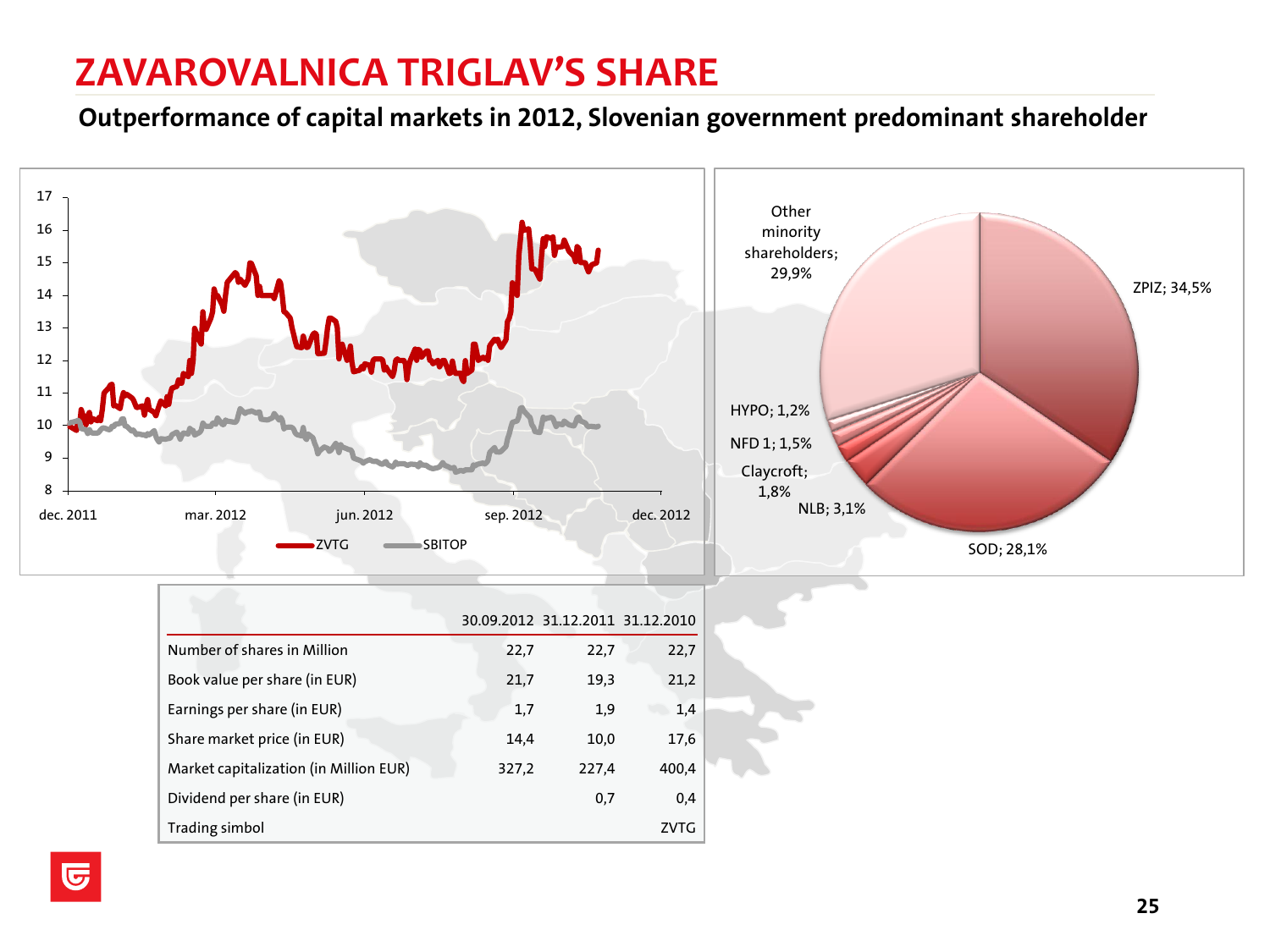# **INVESTOR RELATIONS CONTACTS**

BENJAMIN JOŠAR + 386 1 47 47 508

MEMBER OF THE BOARD BENJAMIN.JOSAR@TRIGLAV.SI

 $URO\check{S}$  IVANC  $+ 386 147 47 468$ EXECUTIVE DIRECTOR - FINANCE UROS.IVANC@TRIGLAV.SI

Webpage: http://www.triglav.eu/en/investors/